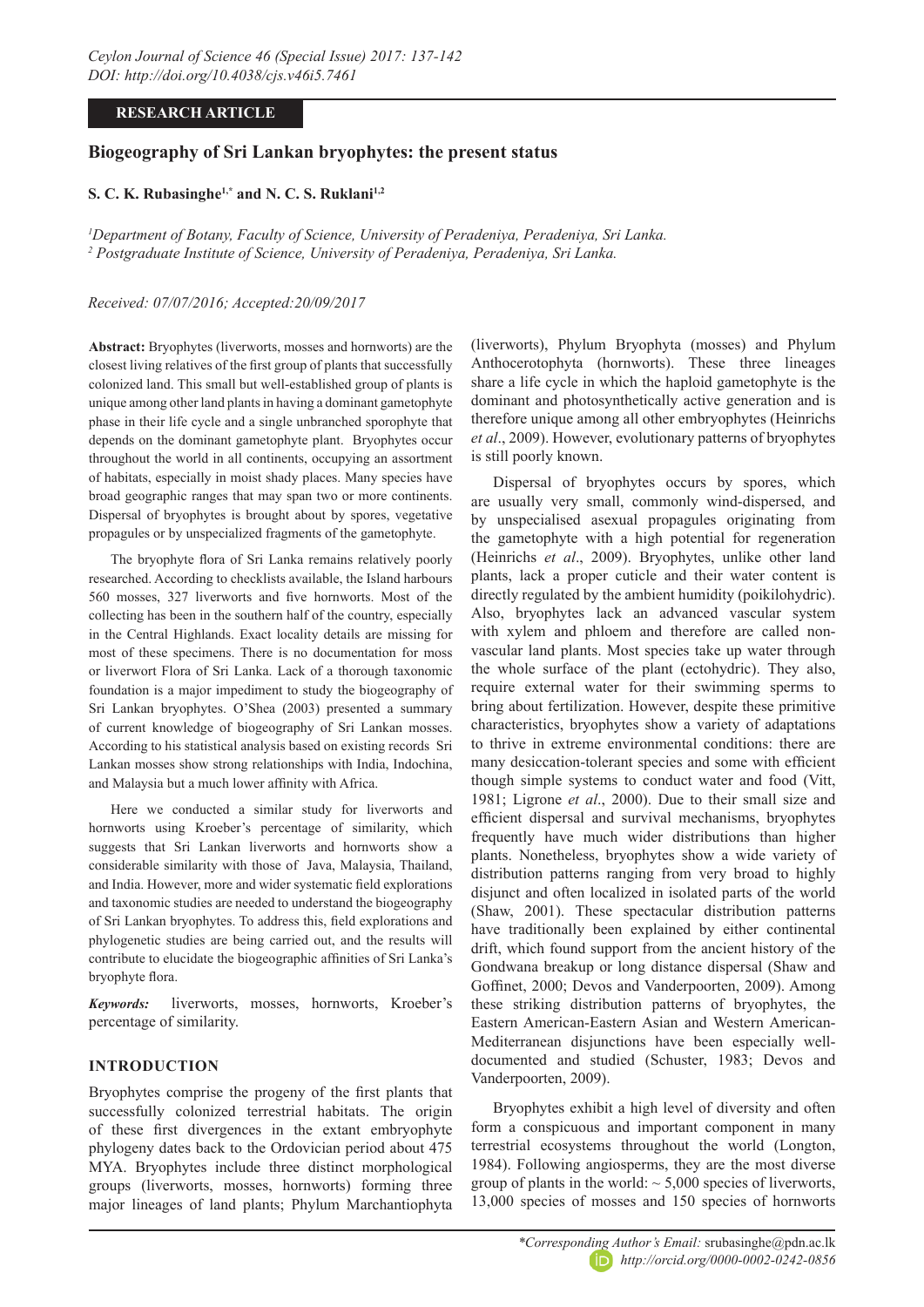(Crandall-Stotler *et al*., 2009; Goffinet *et al*., 2009; Renzaglia *et al*., 2009). The variations of global species richness of liverworts, mosses and hornworts are discussed by von Konrat *et al*., (2007), Geffert *et al*., (2013) and Villarreal *et al*., (2010).

Phylum Marchantiophyta (liverworts) is the earliest diverged lineage of land plants, where their origin dates back to Silurian Period (Kenrick and Crane, 1997; Wellman *et al*., 2003; Heinrichs *et al*., 2006). The scarcity of the fossil records and the poor state of preservation of older fossils, are major impediments to inferring the age of the liverwort lineage (Mishler and Churchill, 1984; Heinrichs *et al*., 2006; Frahm, 2012). The oldest fossil record of embryophytes is thought to be of a liverwort that existed about 475 million years ago during the middle Ordovician Period of the Palaeozoic Era. Most biogeographic studies on liverworts are based on molecular phylogenetic studies; Heinrichs *et al*., 2006, 2007, 2009, 2013; Feldberg *et al*., 2007. Although phylogeny and taxonomy of thalloid liverworts are thoroughly studied for individual lineages in the group, their biogeography is less well understood than that of leafy liverworts (Feldberg *et al*., 2007; Heinrichs *et al*., 2007, 2009, 2013).

Current distribution patterns of the mosses in the world are explained by vicariance and long distance dispersal and the latter is the most prominent (Buck, 1998). Few studies have been carried out to give possible explanations for the biogeography of regional moss flora (*e.g.* Tan, 1996; Buck, 1998). Some studies have used a phylogenetic approach to make inferences about the biogeography of different moss families (e.g. Shaw *et al*., 2008).

The precise phylogenetic position of hornworts remains unclear. As used in the studies regarding liverworts mentioned above, few studies have used molecular dating to study the geographic distribution of modern hornworts and their patterns of species accumulation (Villarreal *et al*., 2015).

Zhang and Corlett (2003) analyzed the phytogeography of bryophytes in Hong Kong; a biogeographically interesting location on the northern margins of the Asian tropics. In this study each taxon of bryophytes in Hong Kong has been assigned to a phytogeographical pattern on the basis of its present worldwide distribution. Kroeber's percentage similarity is used to evaluate the floristic affinities between different regions. They have identified fourteen phytogeographical patterns of Hong Kong bryophytes through the study where the East Asian pattern is the most frequent.

However, none of the studies carried out on global biogeography of bryophytes included Sri Lankan bryophyte (liverwort, moss and hornwort) taxa (von Konrat *et al*., 2007; Villarreal *et al*., 2010; Geffert *et al*., 2013).

### **BIOGEOGRAPHY OF SRI LANKAN BRYOPHYTES**

Sri Lanka is a tropical island of Gondwanan origin located in the Indian Ocean. During the Pleistocene ice ages, land bridges formed between Sri Lanka and mainland India

until the glaciers melted and caused the rising of sea level to result in the present separation. Geographical position, topography, modulation of climate, and geological history has mainly contributed to Sri Lankan bryophyte biogeography. The island consists of an outstanding and unique diversity of both flora and fauna distributed through its major climatic zones: arid, dry, intermediate and wet zones (Gunawardene *et al.*, 2007; Bossuyt *et al*., 2004; Pethiyagoda, 2005). Sri Lanka is also endowed with enormous ecosystem diversity that diverges across its main topographical regions; central highlands (montane region), the plains and coastal belt (Gunatilleke *et al*., 2008). Sri Lanka is considered a biodiversity hot-spot together with the Western Ghats of India with a high level of endemism in both flora and fauna (Bossuyt *et al*., 2004; Gunawardene *et al.*, 2007).The Island has been an ideal location for floral and faunal explorations for both local and foreign scientists since ancient times (O'Shea, 2003; Rubasinghe and Long, 2014). Bryological exploration of Sri Lanka was initiated during the British colonial period. George Gardner (1810- 1849) and George Thwaites (1820-1882) were the pioneers who also developed the National Botanic Garden and the National Herbarium, Peradeniya. By the mid-nineteenth century, not only the British explorers but also botanists from Germany e.g. Max Ernst Wichura (1817–1866),M. Fleischer (1861–1930), Theodor Herzog (1880–1961) and Italy *e.g.* Odoardo Beccari (1843–1920) had taken a lead. A review of past taxonomic explorations of Sri Lankan bryophytes is presented in Rubasinghe and Long (2014). The collections made by these past explorers were reported by mostly foreign taxonomists (details in Rubasinghe and Long, 2014). Based on these publications, Prof. B. A. Abeywickrama produced a literature-based guide to the genera of Sri Lankan mosses (1960) and checklists of liverworts (Abeywickrama and Jansen, 1978a) and mosses (Abeywickrama and Jansen, 1978b). Since then, Sri Lankan bryophytes were overlooked for several decades. In 2002, Brian J. O'Shea updated the checklist of Sri Lankan mosses, which was also based on a literature compilation. Many Sri Lankan bryophytes collected in the past remain in The Natural History Museum, London (BMNH), most of which remain unpublished. Manuscripts prepared by A. H. G. Alston containing specimen-based checklists of mosses and liverworts of Sri Lanka also remain unpublished in BMNH. The checklist of liverworts and hornworts was updated by Long and Rubasinghe (2014) by compilation and critical review of all the published records of liverwort specimens collected in Sri Lanka. Currently there are preliminary taxonomic surveys on-going on the bryophytes in Sri Lanka, but there have been no comprehensive studies carried out regarding the biogeography of this evolutionarily important plant group.

O'Shea (2003) briefly discussed the biogeographic relationships and the endemism of Sri Lankan mosses. He evaluated the ranges of Sri Lankan moss taxa with those of selected geographic ranges; India, Indo-China, Malaysia and Sub-Saharan Africa. In his analysis, the checklists of mosses in these regions were compared with the checklist of Sri Lankan mosses. The number of shared taxa between geographic units was expressed as a percentage of the flora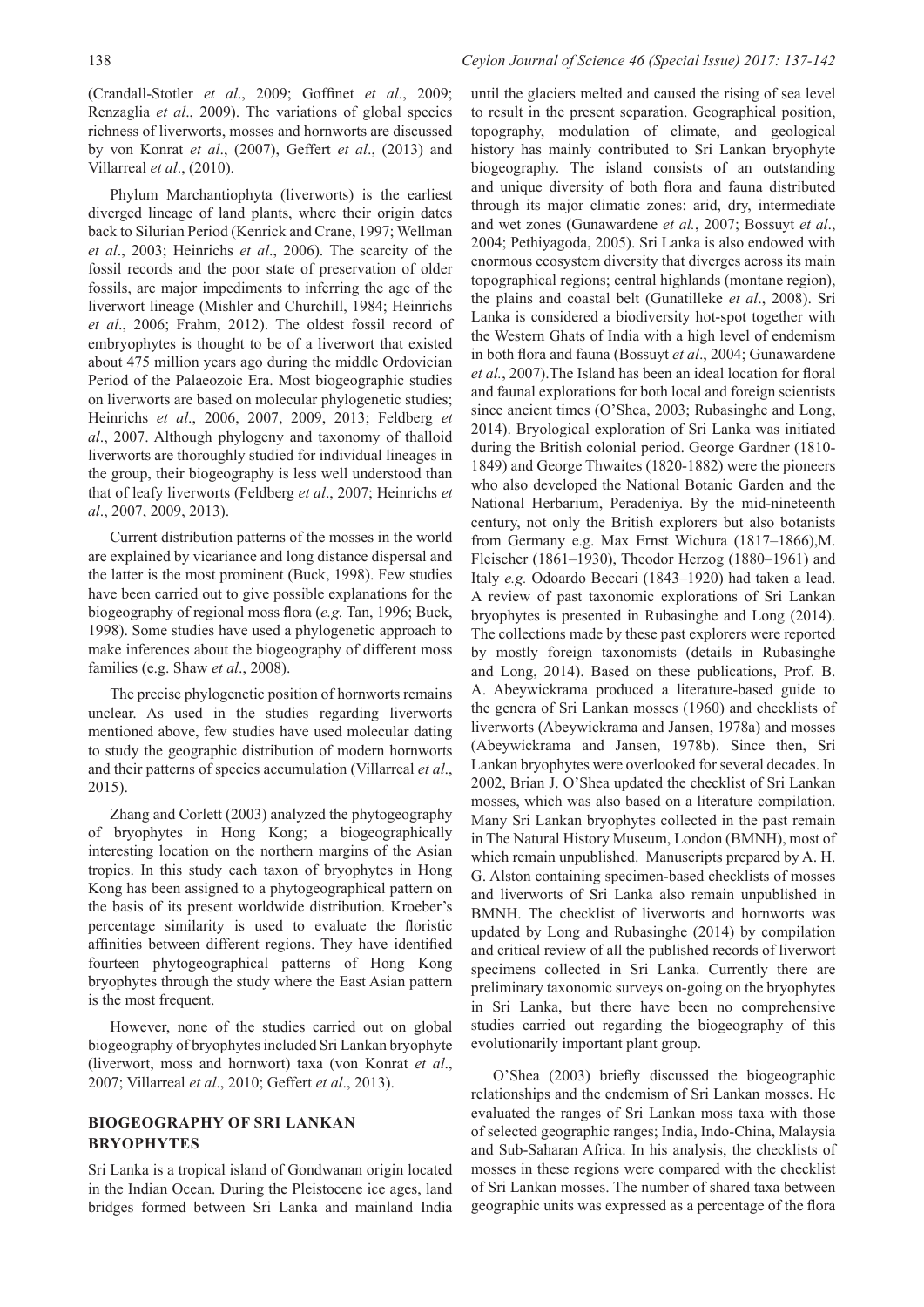of each country. In this study, the number of taxa shared between geographic units has been analysed, and expressed as a percentage of the flora of each country. Kroeber's percentage of similarity is used to calculate the percentages that allow the commonality of floras to be expressed in a standard way.

According to these results, Sri Lanka shows the highest similarity in its moss flora with India (46.7), Indo-China (45.2) and Malaysia (42.0); attributed to its geological history and current geography. Sri Lanka shows a much lower affinity with Africa.

Among the three groups of bryophytes, liverworts and hornworts are the least studied groups in Sri Lanka. According to the recent checklist by Long and Rubasinghe (2014), there are 82 genera with 327 species of liverworts and 4 genera with 5 species of hornworts recorded in Sri Lanka (Long & Rubasinghe, 2014). Sri Lankan liverworts (leafy, complex and simple thalloids) have not been analysed for biogeographic relationships to-date. Therefore, as a preliminary survey, we analysed the biogeographic affinities of Sri Lankan liverworts and hornworts.

### **EXPERIMENTAL**

Based on the most recent checklist of Sri Lankan liverworts and hornworts by Long and Rubasinghe (2014), the recorded species were compared with the available checklists of India, Java, Thailand, Malaysia, Australia, Northern Africa and Madagascar (Table 1) implementing Kroeber's percentage of similarity (van Balgooy, 1971). Authors have standardized all the names of taxa given in checklists on the most recent updates by Crandall-Stotler *et al*. (2009) and Renzaglia *et al*. (2009) before calculations. Kroeber's percentage of similarity is expressed by the formula 50C(A + B)/AB, where A is the number of taxa occurring in the first region; B, the number of taxa occurring in the second region; C, the number of taxa shared by both regions (van Balgooy, 1971). O'Shea (2003) carried out a similar comparison for Sri Lankan mosses and the conclusions are discussed during the present study.

#### **RESULTS AND DISCUSSION**

The number of taxa shared between each geographic unit was calculated, and expressed as a percentage of the total number of liverworts and hornworts in Sri Lanka (Table 2).

According to the results of Kroeber's percentage of similarity, Sri Lanka shows a considerable similarity in its liverwort and hornwort flora with Java, Malaysia and Thailand and India, however, the similarity is much less with, Northern Africa and Madagascar (Table 3). The main advantage of using Kroeber's formula is that it minimizes the effect of the size difference between the two regions under comparison (Tan, 1984; Zhang *and* Corlett, R.T., 2003). The prevalent winds from the east could have allowed a steady stream of spores and propagules to be blown towards the Indian subcontinent, thereby establishing a high similarity of liverworts between Sri Lanka and Java. The liverwort genera *Riccardia, Metzgeria, Plagiochila, Porella, Radula, Frullania, Lejeunea* and *Marchantia* are

globallybest represented in the tropics, including Sri Lanka (Schofield, 1985; Ruklani and Rubasinghe, 2013; Long and Rubasinghe, 2014). Among the hornworts *Megaceros* and *Dendroceros* are predominantly tropical and Sri Lanka has records of only one species under the genus *Dendroceros* (Schofield, 1985; Long and Rubasinghe, 2014). According to O'Shea (2003) Sri Lanka shows the highest similarity in its moss flora with India (46.7), Indo-China (45.2) and Malaysia (42.0) and a lower similarity with Africa (14.9%).

Quality of data is clearly a significant factor in influencing these results. We agree with O'Shea's (2003) statement 'The results of course depend on the quality of the data, and not all published data is of good quality, and some data derived from older papers will contain large numbers of taxa no longer accepted, other than as synonyms. Lists produced from such a database thus need a great deal of checking'. Therefore, comprehensive and accurate species lists of all existing species of bryophytes in Sri Lanka are a fundamental requirement for any detailed bryogeographic analysis. Without such information, a sound basis for any bryogeographical hypotheses cannot be achieved. Many areas of Sri Lanka remain largely unexplored from a bryological point of view. The limited data sets and the poor state of taxonomy of the group within the island may lead to misleading ideas about the distribution of species and also unsupported speculations of their biogeographic affinities. Clearly, the poor state of taxonomy of bryophytes in Sri Lanka may significantly affect the results.

Currently, field explorations and phylogenetic studies are being carried on the Sri Lankan bryophyte flora, and the results of these studies may modify and improve the data available for analysis. Recent field explorations and taxonomic studies have identified a few new records to the island: Tan  $(2005)$  – five new species records of mosses: Ruklani and Rubasinghe (2013) – 10 new records of mosses and liverworts. Also, studies are being carried out to investigate the bryoflora of different ecosystems of the country (Ruklani and Rubasinghe, 2015). These studies will contribute to elucidating the biogeographic affinities of Sri Lanka. Accurate taxonomic identification and elucidating their biogeographic affinities will guide the conservation process of this important group of plants. Further, to ensure their survival conserving the micro-habitats of bryophytes is also essential.

#### **CONCLUSION**

A literature based survey of biogeography of the Sri Lankan bryophytes was carried out. A summary of current knowledge of biogeography of Sri Lankan mosses, liverworts and hornworts is presented. Sri Lankan liverworts and hornworts show a considerable similarity with Java (44.9), Malaysia (34.1) and Thailand (35.2) and India (19.0). However the similarity is much less with Africa (6.2) and Madagascar (11.8). A similar pattern of similarity is exhibited by hornworts.

Lack of floristic knowledge and proper taxonomic studies is a major barrier to deduce the species richness, species area-relationships, endemism and the taxonomic status of endemic taxa of Sri Lankan bryophytes.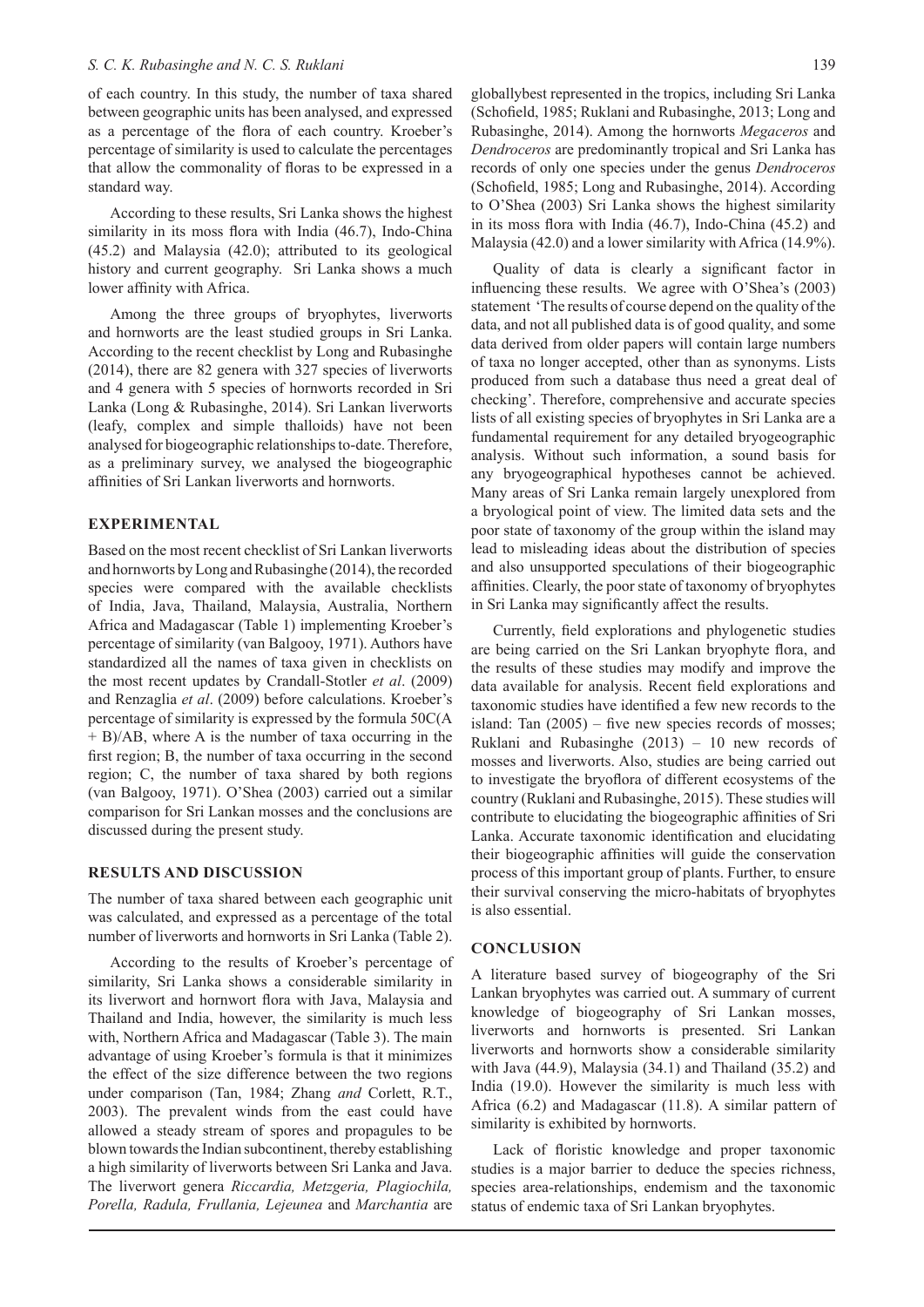| <b>Reference</b>          |
|---------------------------|
| Long and Rubasinghe, 2014 |
| Dandotiya et al., 2011    |
| Söderström et al., 2014   |
| Lai et al., 2008          |
| Chuah-Petiot, 2011        |
| McCarthy, 2003            |
| Ros et al., 1999          |
| Marline et al., 2012      |
|                           |

Table 1: Published checklist sources used in the analysis.

**Table 2:** Shared taxa of liverworts and hornworts as a percentage.

| Region          | Shared taxa as a<br>percentage of total<br>liverwort flora | Shared taxa as a<br>percentage of total<br>hornwort flora |
|-----------------|------------------------------------------------------------|-----------------------------------------------------------|
| India           | 26%                                                        | 40%                                                       |
| Java            | 56%                                                        | 40%                                                       |
| Thailand        | 38%                                                        | 40%                                                       |
| Malaysia        | 48%                                                        | 20%                                                       |
| Australia       | 27%                                                        | 20%                                                       |
| Northern Africa | $4\%$                                                      | 20%                                                       |
| Madagascar      | 13%                                                        | 20%                                                       |

**Table 3:** Shared taxa of liverworts and hornworts based on Kroeber's percentage of specific similarity.

| <b>Region</b>         | Kroeber's percentage of specific similarity |                  |  |
|-----------------------|---------------------------------------------|------------------|--|
|                       | <b>Liverworts</b>                           | <b>Hornworts</b> |  |
| India                 | 19.0                                        | 24.0             |  |
| Java                  | 44.9                                        | 23.6             |  |
| Thailand              | 35.2                                        | 29.1             |  |
| Malaysia<br>Australia | 34.1<br>18.8                                | 18.3<br>11.6     |  |
| Northern Africa       | 6.2                                         | 20.0             |  |
| Madagascar            | 11.8                                        | 26.6             |  |

Extensive field collections of bryophytes from throughout the country and detailed taxonomic studies based on specimens will undoubtedly add to the biodiversity figures of the country. Detailed ecological studies should be carried tracing the collection sites of the past collectors, together with new sites to unveil their distribution patterns and to uncover the species area relationships. Phylogenetic studies are greatly important and will reflect the evolutionary history to infer the dispersal and colonization histories at various taxonomic levels (Phylogeographic approach).

#### **REFERENCES**

- Abeywickrama, B.A. (1960). The genera of the mosses of Ceylon. *Ceylon Journal of Science, (Biological Sciences)* **2**: 41-122.
- Abeywickrama, B.A. and Jansen, M.A.B. (1978a). A check list of theliverworts of Sri Lanka. UNESCO: Man and the BiosphereNational Committee for Sri Lanka Publication **1**: 1-10.
- Abeywickrama, B.A. and Jansen, M.A.B. (1978b).A check list of themosses of Sri Lanka. UNESCO: Man and the BiosphereNational Committee for Sri Lanka Publication **2**: 1-25.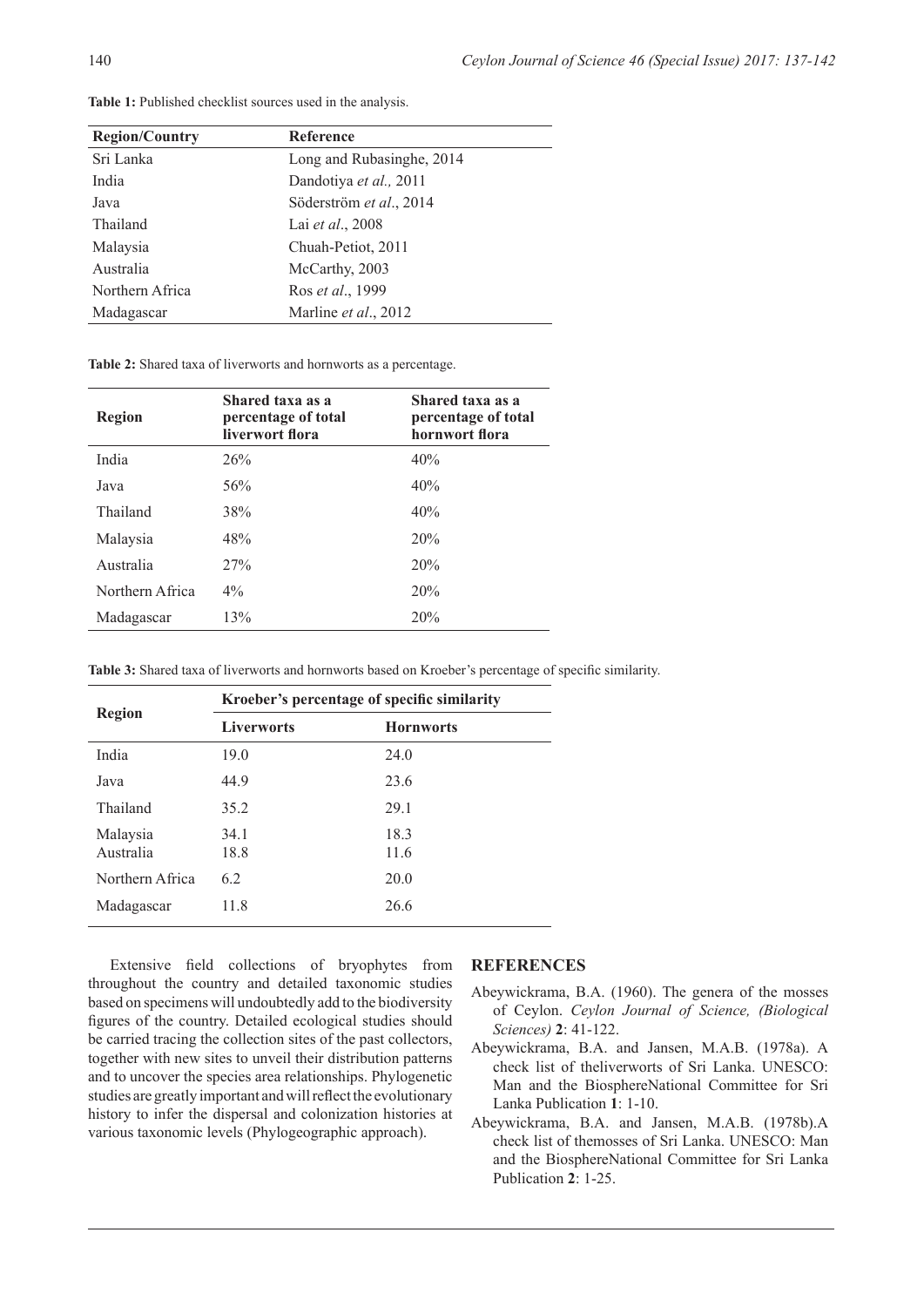#### *S. C. K. Rubasinghe and N. C. S. Ruklani*

- Bossuyt, F., Meegaskumbura, M., Beenaerts, N., Gower, D.J., Pethiyagoda, R., Roelants, K.,Mannaert, A., Wilkinson, M., Bahir, M.M., Manamendra-Arachchi, K., Ng. P. K. L., Schneider, C. J., Oommen, O. V. and Milinkovitch, M. C. (2004). Local endemism within the Western Ghats-Sri Lanka biodiversity hotspot. *Science* **306**(5695): 479-481.
- Buck, W. R. (1998). Pleurocarpous mosses of the West Indies. *Memoirs of The New York Botanical Garden*: 82.
- Chuah-Petiot, M.S. (2011). A checklist of Hepaticae and Anthocerotae of Malaysia. *Polish Botanical Journal* **56**(1): 1-44.
- Crandall-Stotler, B.J., Stotler, R.E. and Long, D.G. (2009). Phylogeny and classification of the Marchantiophyta. *Edinburgh Journal of Botany* **66**: 1-44.
- Dandotiya, D., Govindapyari, H., Suman, S. and Uniyal, P.L.(2011).Checklist of the bryophytes of India. *Archive for Bryology* **88:** 1-126.
- Devos, N. and Vanderpoorten, A. (2009). Range disjunctions, speciation, and morphological transformation rates in the liverwort genus *Leptoscyphus*. *Evolution* **63**(3): 779-792.
- Feldberg, K., Hentschel, J, Wilson, R., Rycroft, D.S., Glenny, D. and Heinrichs, J. (2007). Phylogenetic biogeography of the leafy liverwort *Herbertus* (Jungermanniales, Herbertaceae) based on nuclear and chloroplast DNA sequence data: correlation between genetic variation and geographical distribution. *Journal of Biogeography* **34**(4): 688-698.
- Frahm, J.P.(2012). The phytogeography of European bryophytes. *Botanica Serbica* **36**(1): 23-36.
- Geffert, J.L., Frahm, J.P., Barthlott, W. and Mutke, J. (2013). Global moss diversity: spatial and taxonomic patterns of species richness. *Journal of Bryology* **35**(1): 1-11.
- Goffinet, B., Buck, W.R. and Shaw, A.J. (2009). Morphology, anatomy, and classification of the Bryophyta. In: B. Goffinet and A.J. Shaw (eds.). Bryophyte Biology. 2nd edition. Cambridge University Press.
- Gunatilleke, N., Pethiyagoda, R. and Gunatilleke, S. (2008). Biodiversity of Sri Lanka. *Journal of the National Science Foundation of Sri Lanka* **36**: 25-62.
- Gunawardene, N.R., Daniels, D.A., Gunatilleke, I.A.U.N., Gunatilleke, C.V.S., Karunakaran, P.V., Nayak, G.K., Prasad, S., Puyravaud, P., Ramesh, B.R., Subramanian, K.A. and Vasanthy, G. (2007). A brief overview of the Western Ghats–Sri Lanka biodiversity hotspot. *Current Science* **93**(11): 1567-1572.
- Heinrichs, J., Lindner, M., Groth, H., Hentschel, J., Feldberg, K., Renker, C., Engel, J.J., von Konrat, M., Long, D.G. and Schneider, H. (2006). Goodbye or welcome Gondwana? Insights into the phylogenetic biogeography of the leafy liverwort *Plagiochila* with a description of *Proskauera*, gen. nov. (Plagiochilaceae, Jungermanniales). *Plant Systematics and Evolution* **258**(3-4): 227-250.
- Heinrichs, J., Hentschel, J., Wilson, R., Feldberg, K., and Schneider, H. (2007). Evolution of leafy liverworts (Jungermanniidae, Marchantiophyta): estimating divergence times from chloroplast DNA sequences

using penalized likelihood with integrated fossil evidence. *Taxon* **56**(1): 31-44.

- Heinrichs, J., Hentschel, J., Feldberg, K., Bombosch, A. and Schneider, H. (2009). Phylogenetic biogeography and taxonomy of disjunctly distributed bryophytes. *Journal of Systematics and Evolution* **47**(5): 497-508.
- Heinrichs, J., Vitt, D.H., Schäfer-Verwimp, A., Ragazzi, E., Marzaro, G., Grimaldi, D. A.,Nascimbene, P.C., Feldberg, K. and Schmidt, A.R. (2013). The moss *Macromitrium richardii* (Orthotrichaceae) with sporophyte and calyptra enclosed in Hymenaea resin from the Dominican Republic. *Polish Botanical Journal* **58**(1): 221-230.
- Kenrick, P., and Crane, P.R. (1997). The origin and early diversification of land plants. *Nature* **389**: 33-39.
- Lai, M.J., Zhu, R.L. and Chantanaorrapint, S. (2008). Liverworts and hornworts of Thailand: an updated checklist and bryofloristic accounts. *Annales Botanici Fennici* **45**(5): 321-341.
- Ligrone, R., Duckett, J.G. andRenzaglia, K.S. (2000). Conducting tissues and phyletic relationships of bryophytes. *Philosophical Transactions of the Royal Society of London B: Biological Sciences* **355**(1398): 795-813.
- Long, D.G. and Rubasinghe, S.C.K. (2014). Liverworts and Hornworts of Sri Lanka: a revised checklist. *Ceylon Journal of Science (Biological Sciences)* **43**(1): 1-36.
- Longton, R. E. (1984). Role of bryophytes in terrestrial ecosystems. *Journal of the Hattori Botanical Laboratory* **55**: 147-163.
- Marline, L., Andriamiarisoa, R.L., Bardat, J., Chuah-Petiot, M., Hedderson, T.A., Reeb, C., Strasberg, D., Wilding, N. and Ah-Peng, C. (2012). Checklist of the bryophytes of Madagascar. *Cryptogamie, Bryologie* **33**(3): 199- 255.
- McCarthy, P.M. (2003). Checklist of Australian Liverworts and Hornworts. Australian Biological Resources Study, Canberra.
- Mishler, B.D. and Churchill, S.P. (1984).A cladistic approach to the phylogeny of the "bryophytes". *Brittonia* **36**(4): 406-424.
- O'Shea, B.J. (2003). Bryogeographical relationships of the mosses of Sri Lanka. *Journal of Hattori Botanical Laboratory* **93**: 293-304.
- Pethiyagoda, R. (2005). Exploring Sri Lanka's biodiversity. The Raffles Bulletin of Zoology **12** (Supplement): 1-4.
- Renzaglia, K.S., Villarreal, J.C. and Duff, R.J. (2009). New insights into morphology, anatomy, and systematic of hornworts. In: Goffinet, B., Shaw A.J, (eds.). *Bryophyte Biology.* 2nd edition. Cambridge University Press. UK. 565 pp.
- Ros, R.M., Cano, M.J. and Guerra, J. (1999). Bryophyte checklist of northern Africa. *Journal of Bryology* **21**(3): 207-244.
- Rubasinghe, S.C.K. and Long, D.G. (2014). Bryophytes of Sri Lanka: a review of past exploration and taxonomic research and priorities for the future. *Journal of Bryology* **36**(4): 259-270.
- Ruklani, N.C.S. and Rubasinghe, S.C.K. (2013). A preliminary survey of Bryophytes in the Central Province of Sri Lanka. *Ceylon Journal of Science*